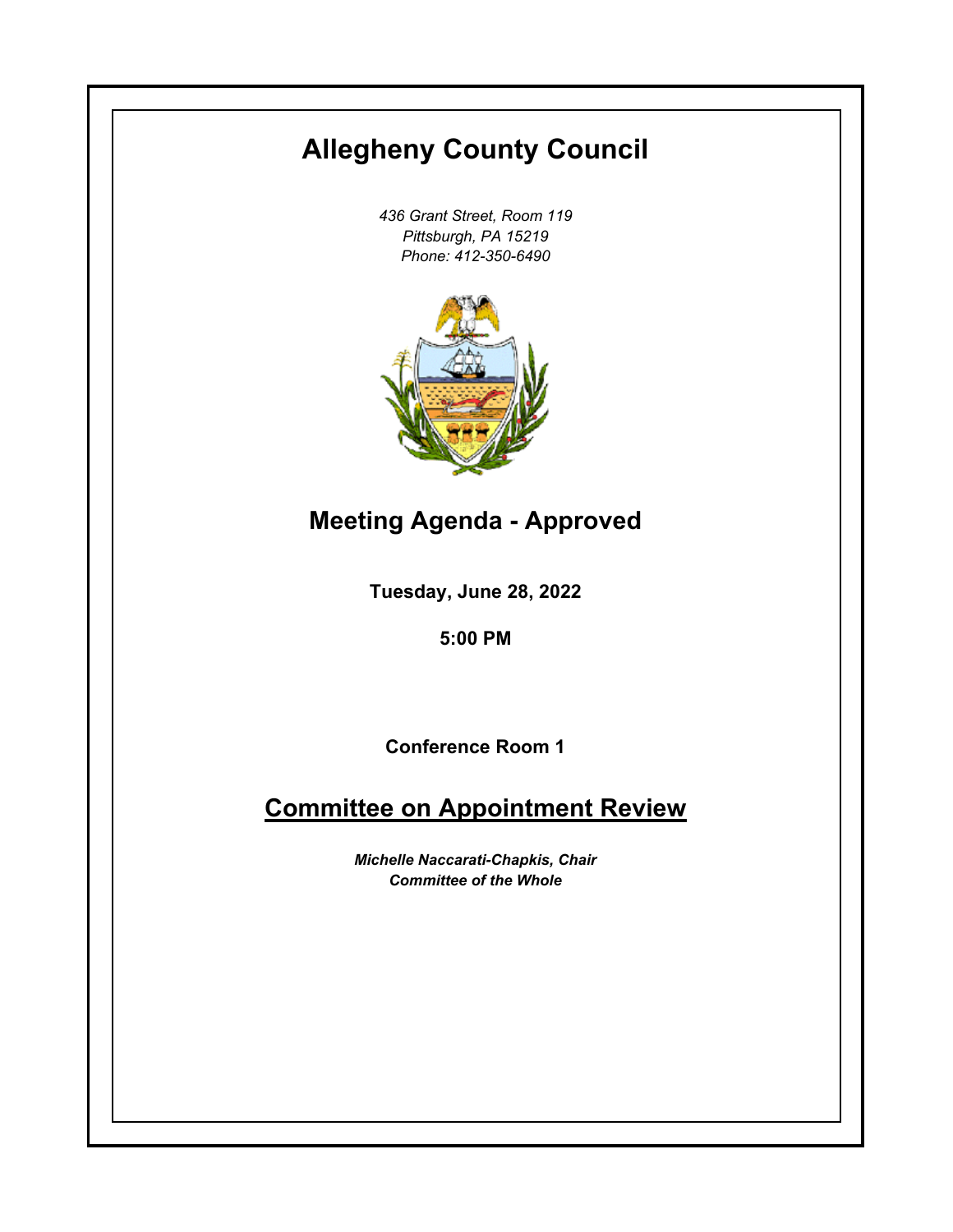**I. Call to Order**

#### **Invited Guests:**

**II. Roll Call**

## **III. Approval of Minutes**

Approving the minutes of the June 1, 2022 meeting of the Committee on Appointment Review. [12331-22](http://allegheny.legistar.com/gateway.aspx?m=l&id=/matter.aspx?key=13396)

## **IV. Agenda Items**

## **Appointments**

| 12236-22         | Approving the appointment of Daeja Baker to the Independent Police<br>Review Board.     |                                    |                                                    |  |  |
|------------------|-----------------------------------------------------------------------------------------|------------------------------------|----------------------------------------------------|--|--|
| <b>Sponsors:</b> | <b>Council Member Bennett</b>                                                           |                                    |                                                    |  |  |
|                  | <b>Legislative History</b>                                                              |                                    |                                                    |  |  |
|                  | 3/22/22                                                                                 | <b>County Council</b>              | Referred to the Committee on Appointment<br>Review |  |  |
|                  | 5/26/22                                                                                 | Committee on Appointment<br>Review | <b>Held in Committee</b>                           |  |  |
| 12237-22         | Approving the appointment of Lynn Banaszak to the Independent Police<br>Review Board.   |                                    |                                                    |  |  |
| <b>Sponsors:</b> | <b>Council Member Bennett</b>                                                           |                                    |                                                    |  |  |
|                  | <b>Legislative History</b>                                                              |                                    |                                                    |  |  |
|                  | 3/22/22                                                                                 | <b>County Council</b>              | Referred to the Committee on Appointment<br>Review |  |  |
|                  | 5/26/22                                                                                 | Committee on Appointment<br>Review | <b>Held in Committee</b>                           |  |  |
| 12239-22         | Approving the appointment of Phyllis Comer to the Independent Police<br>Review Board.   |                                    |                                                    |  |  |
| <b>Sponsors:</b> | <b>Council Member Bennett</b>                                                           |                                    |                                                    |  |  |
|                  | <b>Legislative History</b>                                                              |                                    |                                                    |  |  |
|                  | 3/22/22                                                                                 | <b>County Council</b>              | Referred to the Committee on Appointment<br>Review |  |  |
|                  | 5/26/22                                                                                 | Committee on Appointment<br>Review | <b>Held in Committee</b>                           |  |  |
| 12240-22         | Approving the appointment of Richard Garland to the Independent Police<br>Review Board. |                                    |                                                    |  |  |
| <u>Sponsors:</u> | <b>Council Member Bennett</b>                                                           |                                    |                                                    |  |  |
|                  | <b>Legislative History</b>                                                              |                                    |                                                    |  |  |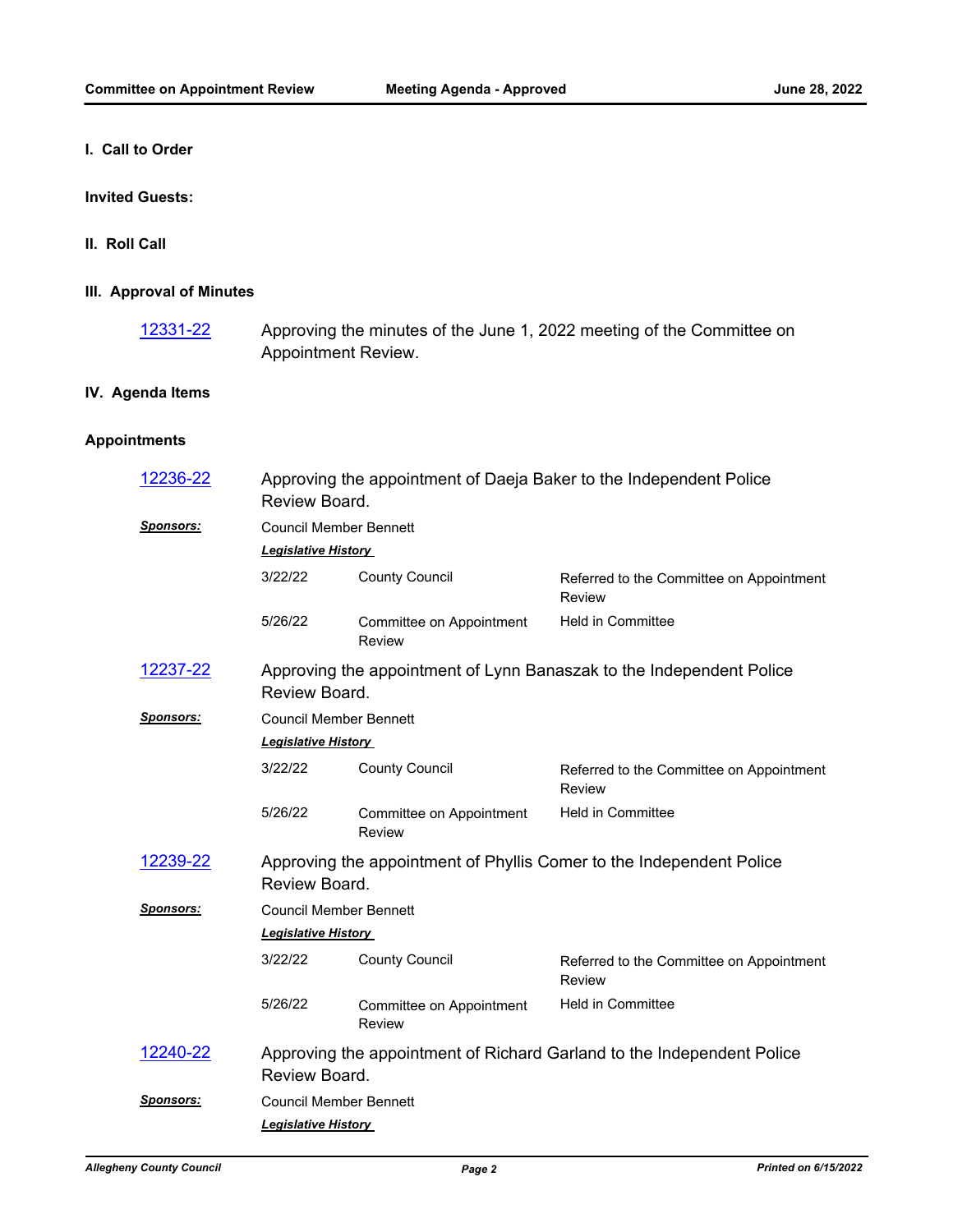| <b>Committee on Appointment Review</b> |                                                                                          | <b>Meeting Agenda - Approved</b>   | June 28, 2022                                      |  |  |
|----------------------------------------|------------------------------------------------------------------------------------------|------------------------------------|----------------------------------------------------|--|--|
|                                        | 3/22/22                                                                                  | <b>County Council</b>              | Referred to the Committee on Appointment<br>Review |  |  |
|                                        | 5/26/22                                                                                  | Committee on Appointment<br>Review | <b>Held in Committee</b>                           |  |  |
| <u>12241-22</u>                        | Approving the appointment of Stacey Hawthorne to the Independent Police<br>Review Board. |                                    |                                                    |  |  |
| <u>Sponsors:</u>                       | <b>Council Member Walton</b>                                                             |                                    |                                                    |  |  |
|                                        | <b>Legislative History</b>                                                               |                                    |                                                    |  |  |
|                                        | 3/22/22                                                                                  | <b>County Council</b>              | Referred to the Committee on Appointment<br>Review |  |  |
|                                        | 5/26/22                                                                                  | Committee on Appointment<br>Review | <b>Held in Committee</b>                           |  |  |
| <u>12242-22</u>                        | Approving the appointment of David Mayernik to the Independent Police<br>Review Board.   |                                    |                                                    |  |  |
| <b>Sponsors:</b>                       | <b>Council Member Walton</b>                                                             |                                    |                                                    |  |  |
|                                        | <b>Legislative History</b>                                                               |                                    |                                                    |  |  |
|                                        | 3/22/22                                                                                  | <b>County Council</b>              | Referred to the Committee on Appointment<br>Review |  |  |
|                                        | 6/1/22                                                                                   | Committee on Appointment<br>Review | <b>Held in Committee</b>                           |  |  |
| 12243-22                               | Approving the appointment of Robert Meinert to the Independent Police<br>Review Board.   |                                    |                                                    |  |  |
| <u>Sponsors:</u>                       | <b>Council Member Walton</b>                                                             |                                    |                                                    |  |  |
|                                        | <b>Legislative History</b>                                                               |                                    |                                                    |  |  |
|                                        | 3/22/22                                                                                  | <b>County Council</b>              | Referred to the Committee on Appointment<br>Review |  |  |
|                                        | 5/26/22                                                                                  | Committee on Appointment<br>Review | <b>Held in Committee</b>                           |  |  |
| 12244-22                               | Approving the appointment of Keith Murphy to the Independent Police<br>Review Board.     |                                    |                                                    |  |  |
| <u>Sponsors:</u>                       | <b>Council Member Walton</b>                                                             |                                    |                                                    |  |  |
|                                        | <b>Legislative History</b>                                                               |                                    |                                                    |  |  |
|                                        | 3/22/22                                                                                  | <b>County Council</b>              | Referred to the Committee on Appointment<br>Review |  |  |
|                                        | 5/26/22                                                                                  | Committee on Appointment<br>Review | <b>Held in Committee</b>                           |  |  |
| <u>12245-22</u>                        | Approving the appointment of Thomas Shook to the Independent Police<br>Review Board.     |                                    |                                                    |  |  |
| <u>Sponsors:</u>                       |                                                                                          | <b>Council Member Bennett</b>      |                                                    |  |  |
|                                        | <b>Legislative History</b>                                                               |                                    |                                                    |  |  |
|                                        | 3/22/22                                                                                  | <b>County Council</b>              | Referred to the Committee on Appointment<br>Review |  |  |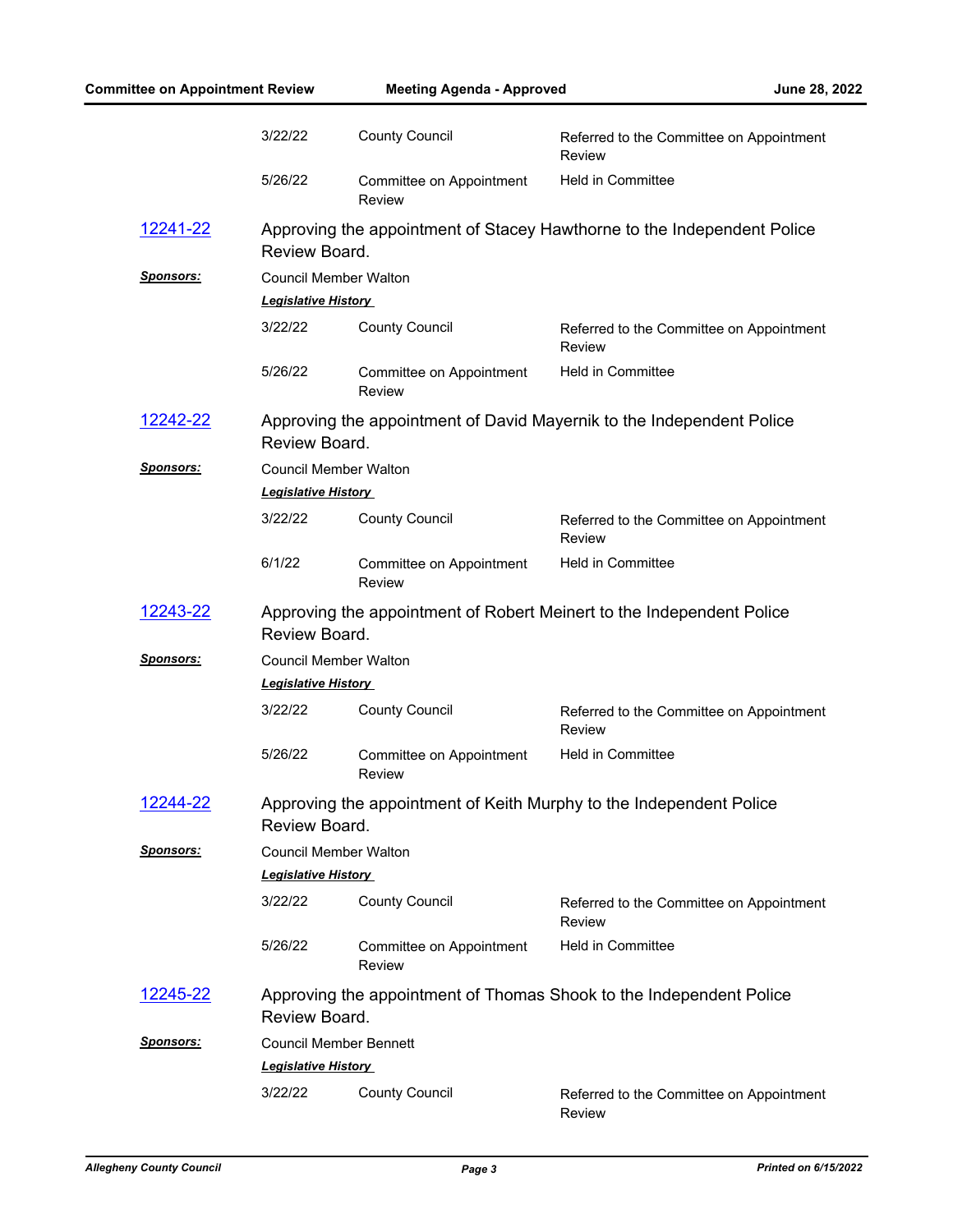| <b>Committee on Appointment Review</b> |                                                                                              | <b>Meeting Agenda - Approved</b>          |                                                                      | June 28, 2022 |
|----------------------------------------|----------------------------------------------------------------------------------------------|-------------------------------------------|----------------------------------------------------------------------|---------------|
|                                        | 5/26/22                                                                                      | Committee on Appointment<br>Review        | <b>Held in Committee</b>                                             |               |
| <u>12271-22</u>                        | Review Board.                                                                                |                                           | Approving the appointment of J.D. Williams to the Independent Police |               |
| <b>Sponsors:</b>                       | Council Member Naccarati-Chapkis<br><b>Legislative History</b>                               |                                           |                                                                      |               |
|                                        | 4/26/22                                                                                      | <b>County Council</b>                     | Referred to the Committee on Appointment<br>Review                   |               |
|                                        | 6/1/22                                                                                       | Committee on Appointment<br>Review        | <b>Held in Committee</b>                                             |               |
| 12272-22                               | Approving the appointment of Chloe Persian Mills to the Independent<br>Police Review Board.  |                                           |                                                                      |               |
| <b>Sponsors:</b>                       | <b>Council Member Bennett</b><br><b>Legislative History</b>                                  |                                           |                                                                      |               |
|                                        | 4/26/22                                                                                      | <b>County Council</b>                     | Referred to the Committee on Appointment<br>Review                   |               |
|                                        | 6/1/22                                                                                       | Committee on Appointment<br><b>Review</b> | <b>Held in Committee</b>                                             |               |
| 12273-22                               | Approving the appointment of Chris Kumanchik to the Independent Police<br>Review Board.      |                                           |                                                                      |               |
| <u>Sponsors:</u>                       | <b>Council Member Bennett</b><br><b>Legislative History</b>                                  |                                           |                                                                      |               |
|                                        | 4/26/22                                                                                      | <b>County Council</b>                     | Referred to the Committee on Appointment<br>Review                   |               |
|                                        | 6/1/22                                                                                       | Committee on Appointment<br>Review        | <b>Held in Committee</b>                                             |               |
| 12274-22                               | Approving the appointment of Justin Leavitt Pearl to the Independent<br>Police Review Board. |                                           |                                                                      |               |
| <u>Sponsors:</u>                       | <b>Council Member Bennett</b><br><b>Legislative History</b>                                  |                                           |                                                                      |               |
|                                        | 4/26/22                                                                                      | <b>County Council</b>                     | Referred to the Committee on Appointment<br>Review                   |               |
|                                        | 6/1/22                                                                                       | Committee on Appointment<br><b>Review</b> | <b>Held in Committee</b>                                             |               |
| <u>12275-22</u>                        | Review Board.                                                                                |                                           | Approving the appointment of Tammy Martin to the Independent Police  |               |
| <u>Sponsors:</u>                       | <b>Council Member Bennett</b>                                                                |                                           |                                                                      |               |
|                                        | <b>Legislative History</b>                                                                   |                                           |                                                                      |               |
|                                        | 4/26/22                                                                                      | <b>County Council</b>                     | Referred to the Committee on Appointment<br>Review                   |               |
|                                        | 6/1/22                                                                                       | Committee on Appointment<br><b>Review</b> | <b>Held in Committee</b>                                             |               |
| 12276-22                               | Approving the appointment of Michael Louis Pastorkovich to the                               |                                           |                                                                      |               |